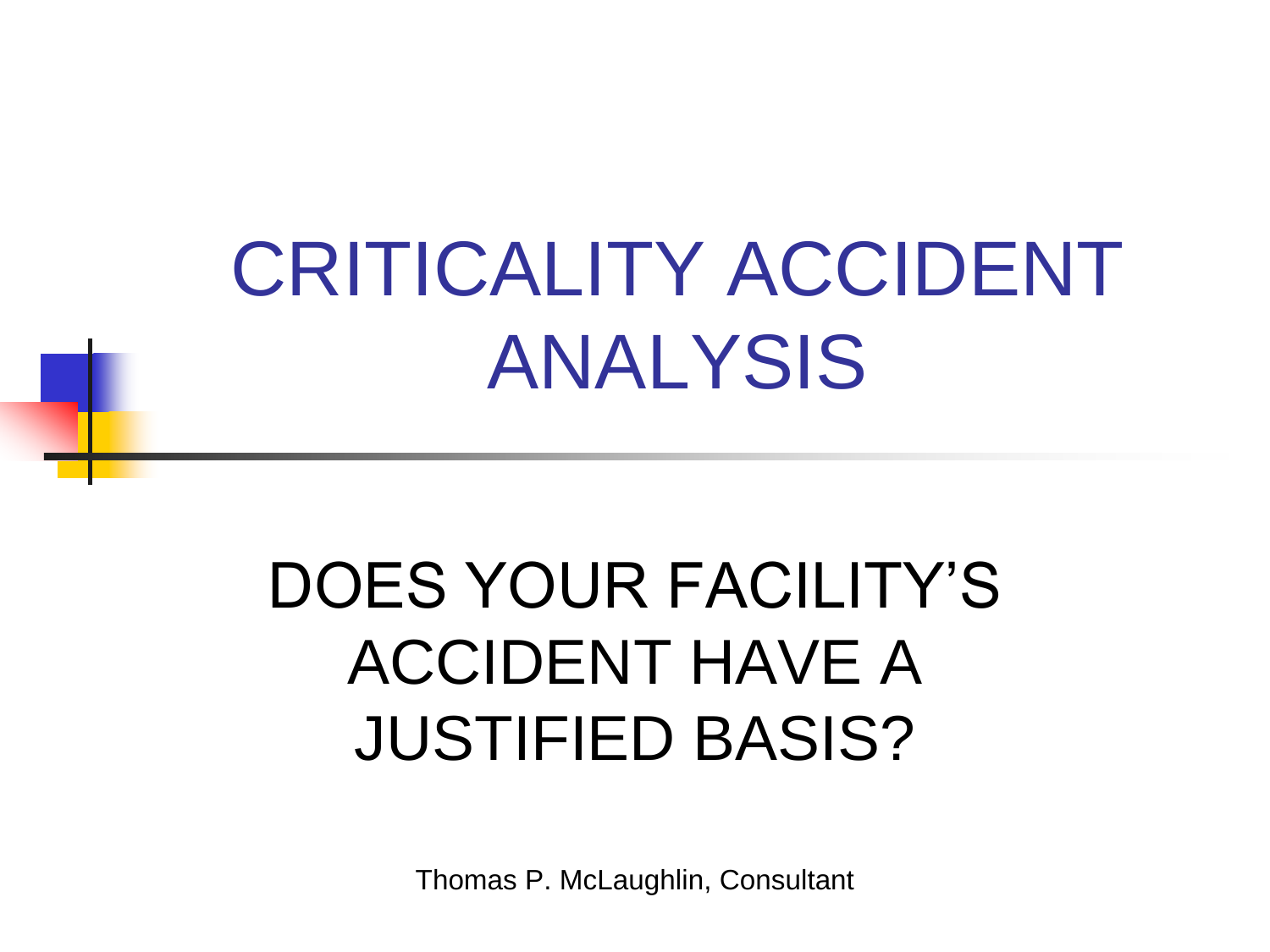

- What is a Justified Basis?
- **Regulatory Drivers**
- Resources for Determining (Credible) Accidents and Power Histories
- **Data Application Example**
- **Conclusions**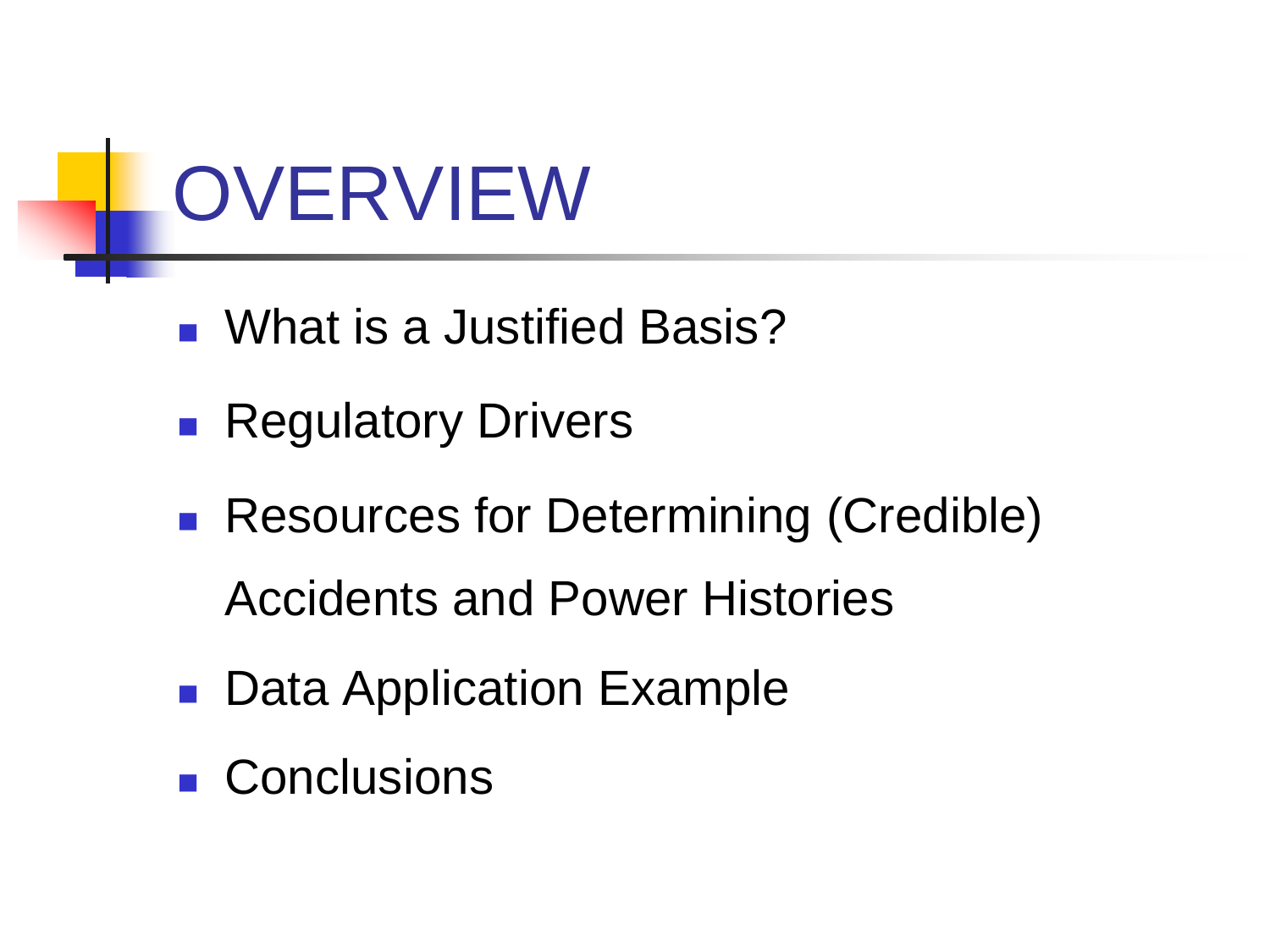# WHAT IS A JUSTIFIED BASIS?

- More than an "approved" or "authorized" handbook value
- CREDIBILITY both in Likelihood and Consequence, i.e., data-based.
	- In spite of compliance with ANS-8.1, Section 4.1.2, Process Analysis:
		- *Before a new process ….. it shall be determined that … subcritical … and credible abnormal conditions.*
	- **Roll-up issues?**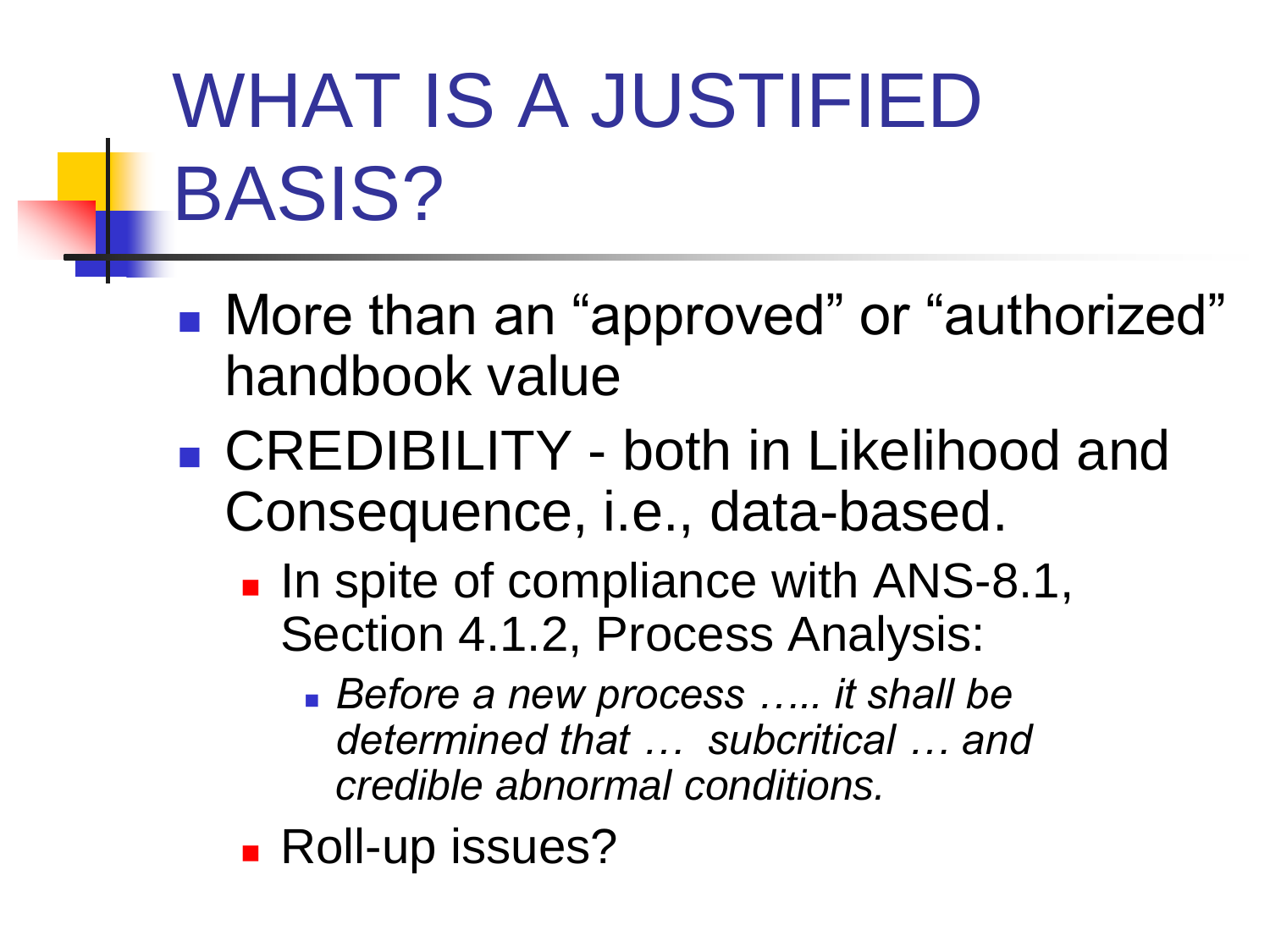## REGULATORY DRIVERS

- ANSI/ANS-8.23, Nuclear Criticality Accident Emergency Planning and Response, 5.1.1
	- *Potential criticality accident locations and predicted accident characteristics shall be evaluated and documented ….*
	- *This description may be based on professional judgment or a more detailed analysis.*
	- *The description should include the estimated fission yield.*
	- *The likelihood of recurrence should be considered*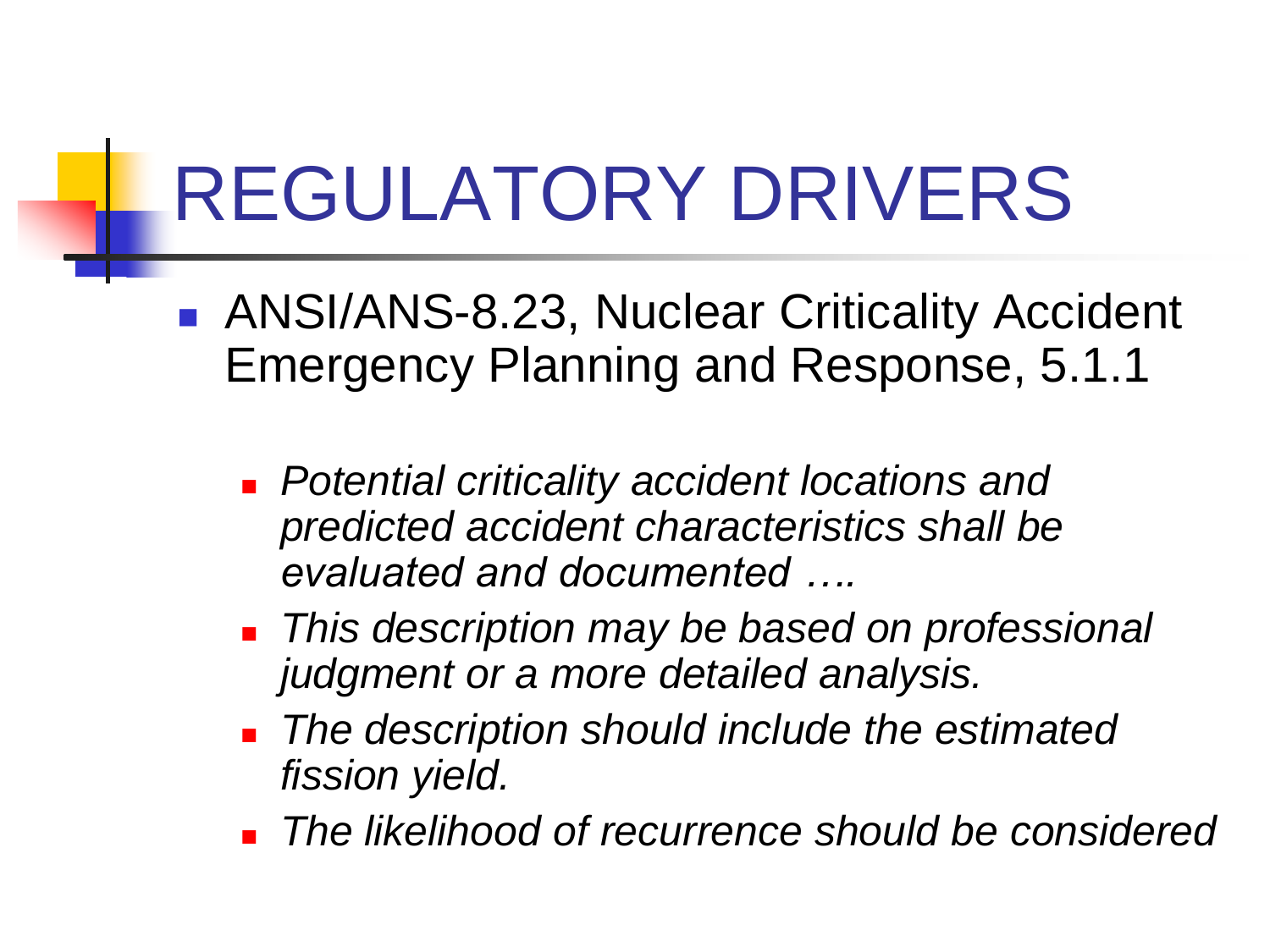## REGULATORY DRIVERS

- ANSI/ANS-8.23, Nuclear Criticality Accident Emergency Planning and Response, 5.1.2
	- *An immediate evacuation zone shall be established based on the documented evaluation.*
	- *Emergency response planning shall shall establish a maximum acceptable value for the absorbed dose at the IEZ boundary.*
	- *The basis for the maximum acceptable value shall be documented.*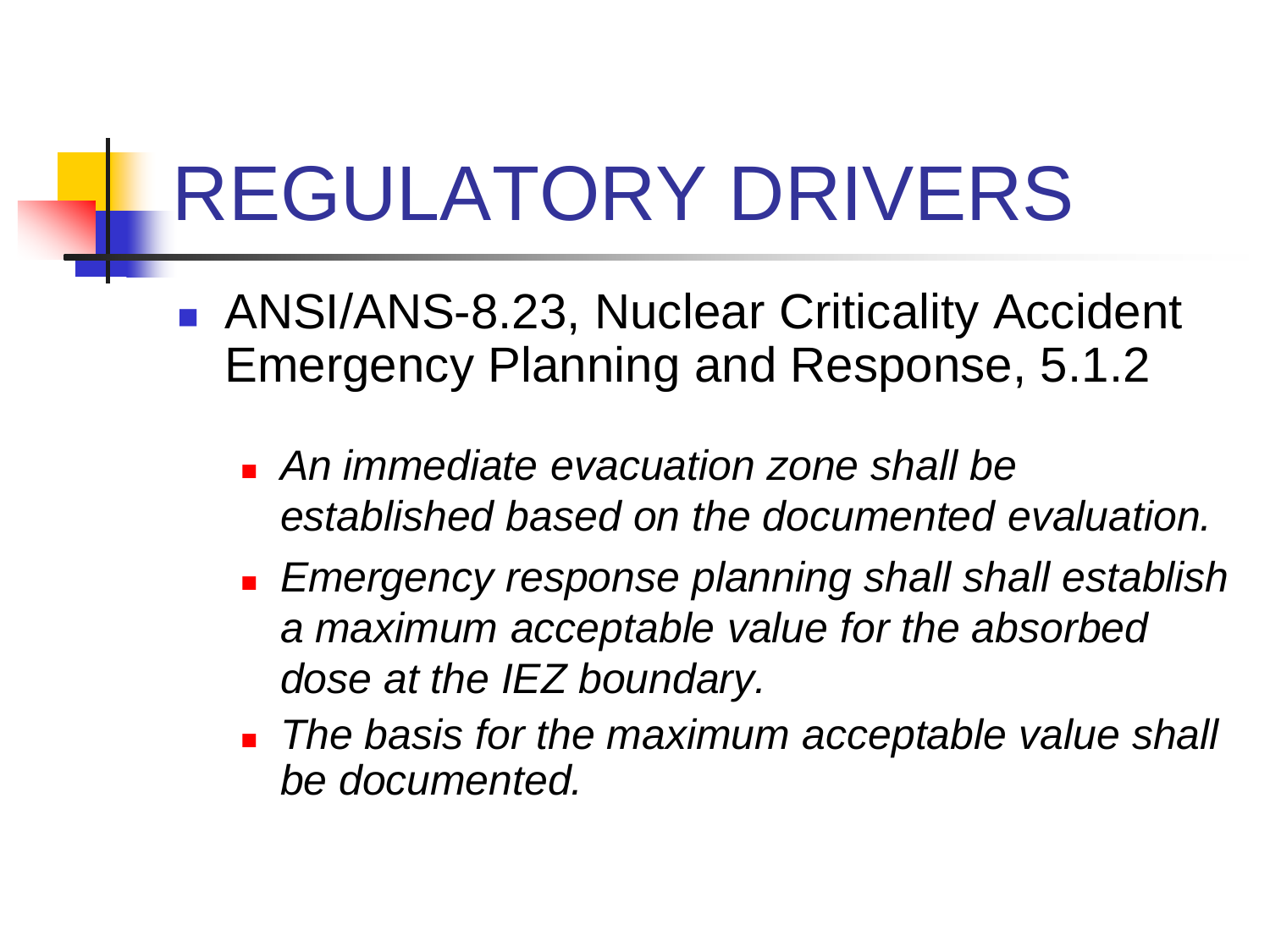RESOURCES FOR DETERMINING ACCIDENT CREDIBILITY

- **Process Supervisors and Operators**
- **Accident Reports (e.g., LA-13638)**
- Analyses of actual and postulated accidents, such as the ICNC'91 review paper: *Criticality Accident Likelihoods, Consequences, and Emergency Planning* by T. P. McLaughlin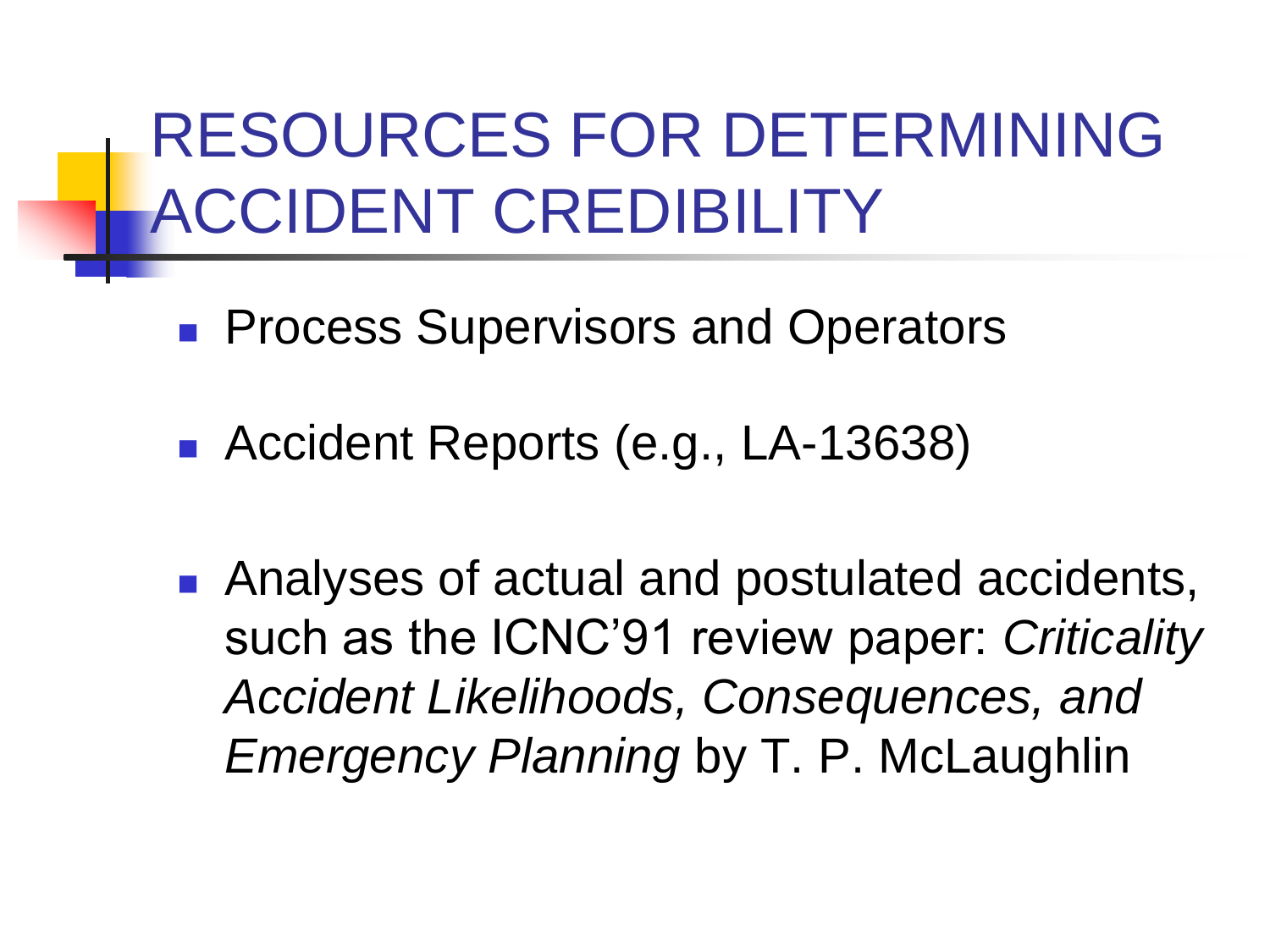#### RESOURCES FOR DETERMINING POWER HISTORIES

- ANS-8.23 APPENDIX C
	- **Accident simulation data: KEWB, CRAC,** SILENE, SHEBA, TRACY
	- **CORNL Slide Rule**
	- **Accident Report, LA-13638**
	- DOE Handbook 3010-94, *Airborne Release Fractions/Rates for Nonreactor Nuclear Facilities,* Chapter 6
	- NUREG/CR-6410, *Nuclear Fuel Cycle Facility Accident Analysis Handbook*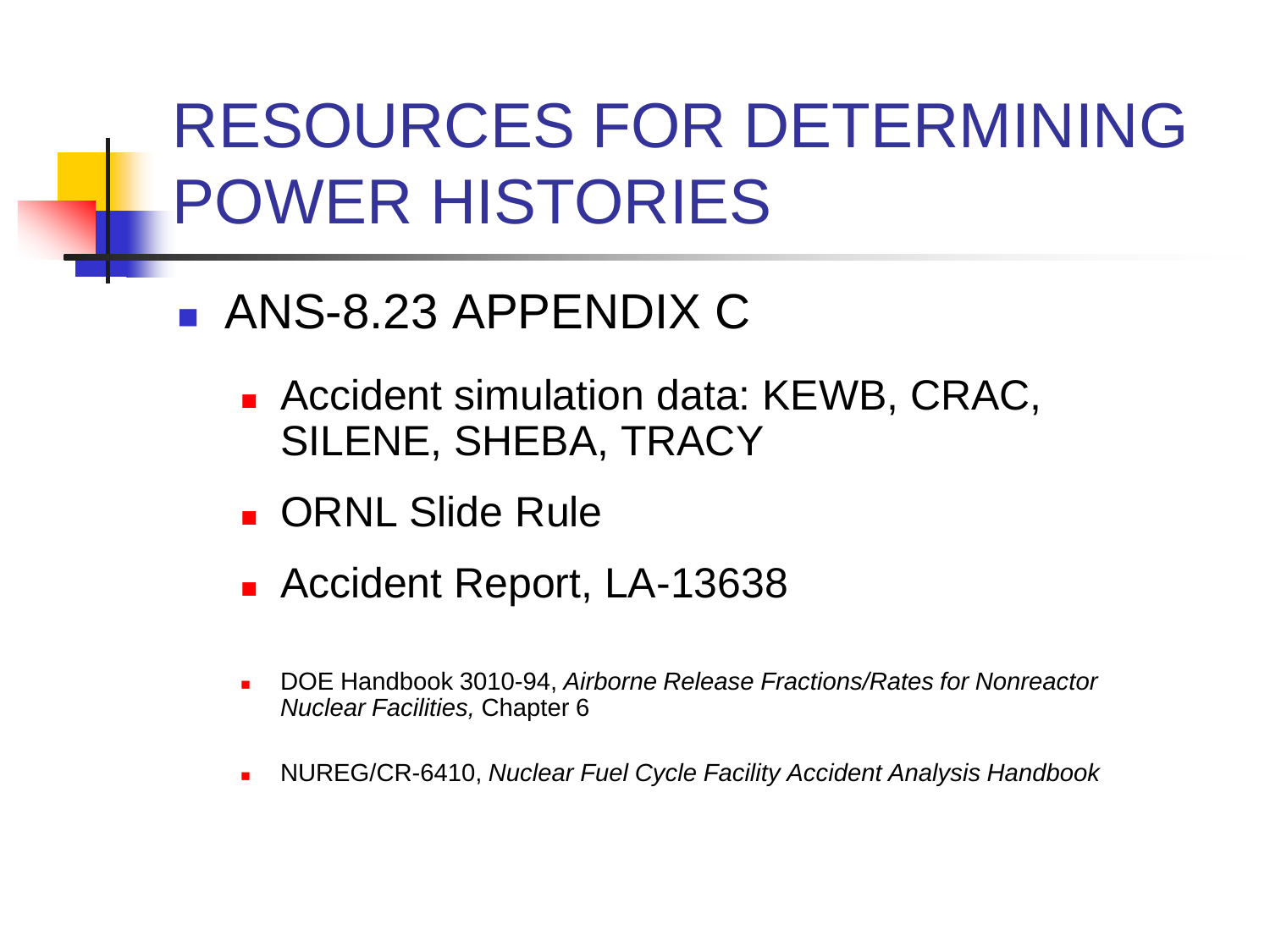# CRITICALITY ACCIDENT SIMULATION DATA

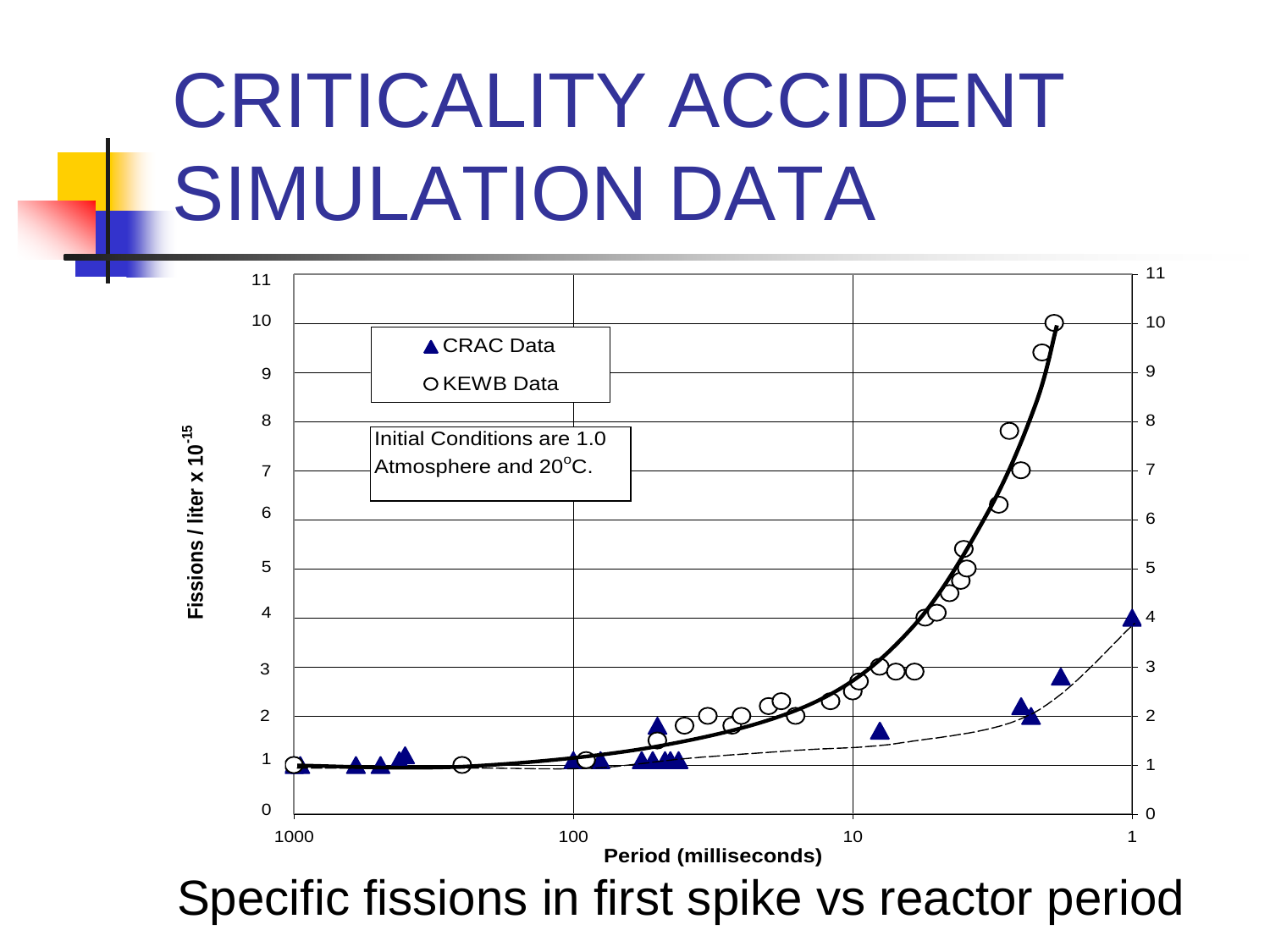### CRITICALITY ACCIDENT SIMULATION DATA



Fission Rate and Integrated Fission Energy Release in CRAC 19 Fig.  $5.$ as a Function of Time.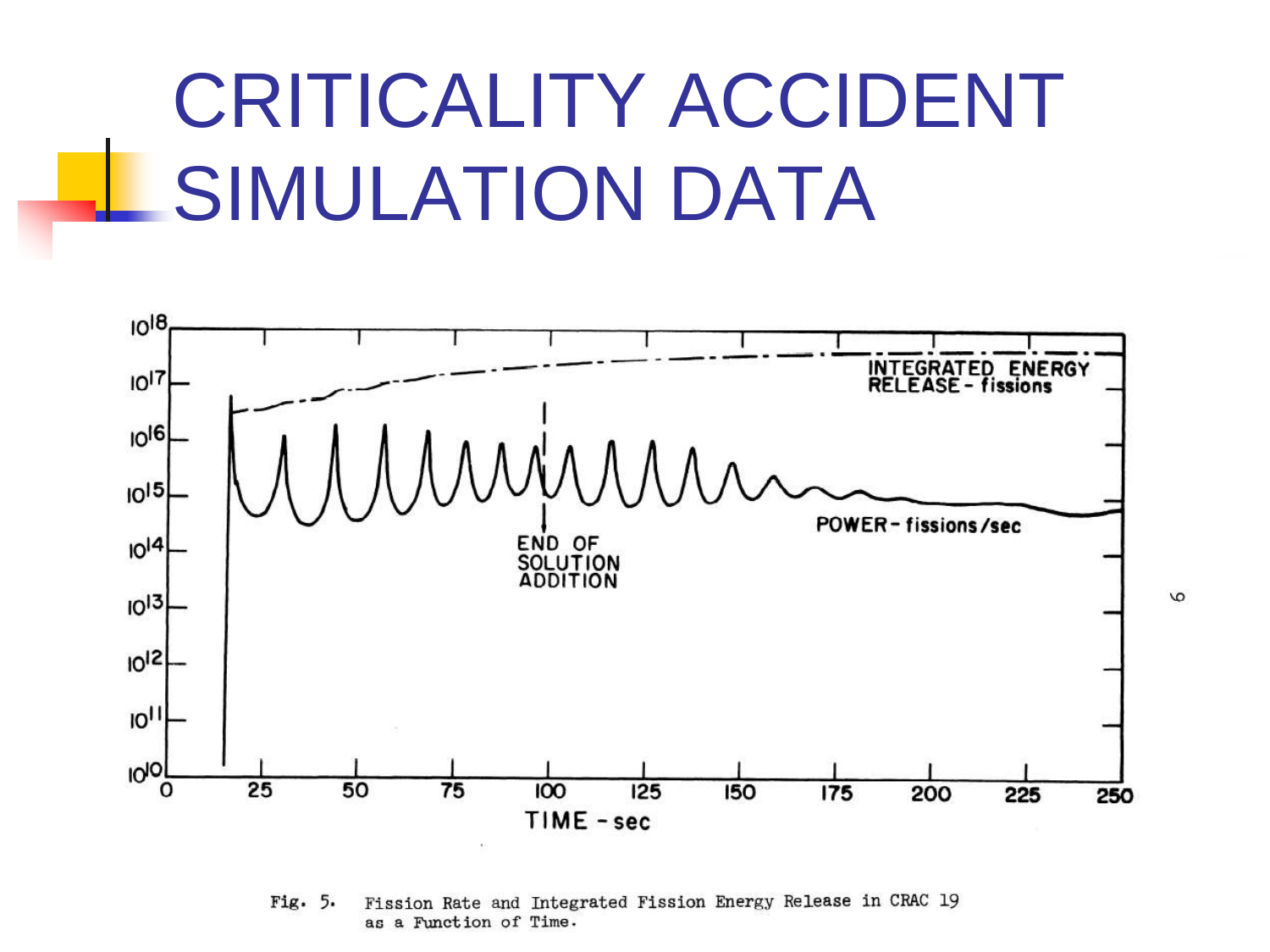## CRITICALITY ACCIDENT SIMULATION DATA



Bounding fission density vs time, CRAC & SILENE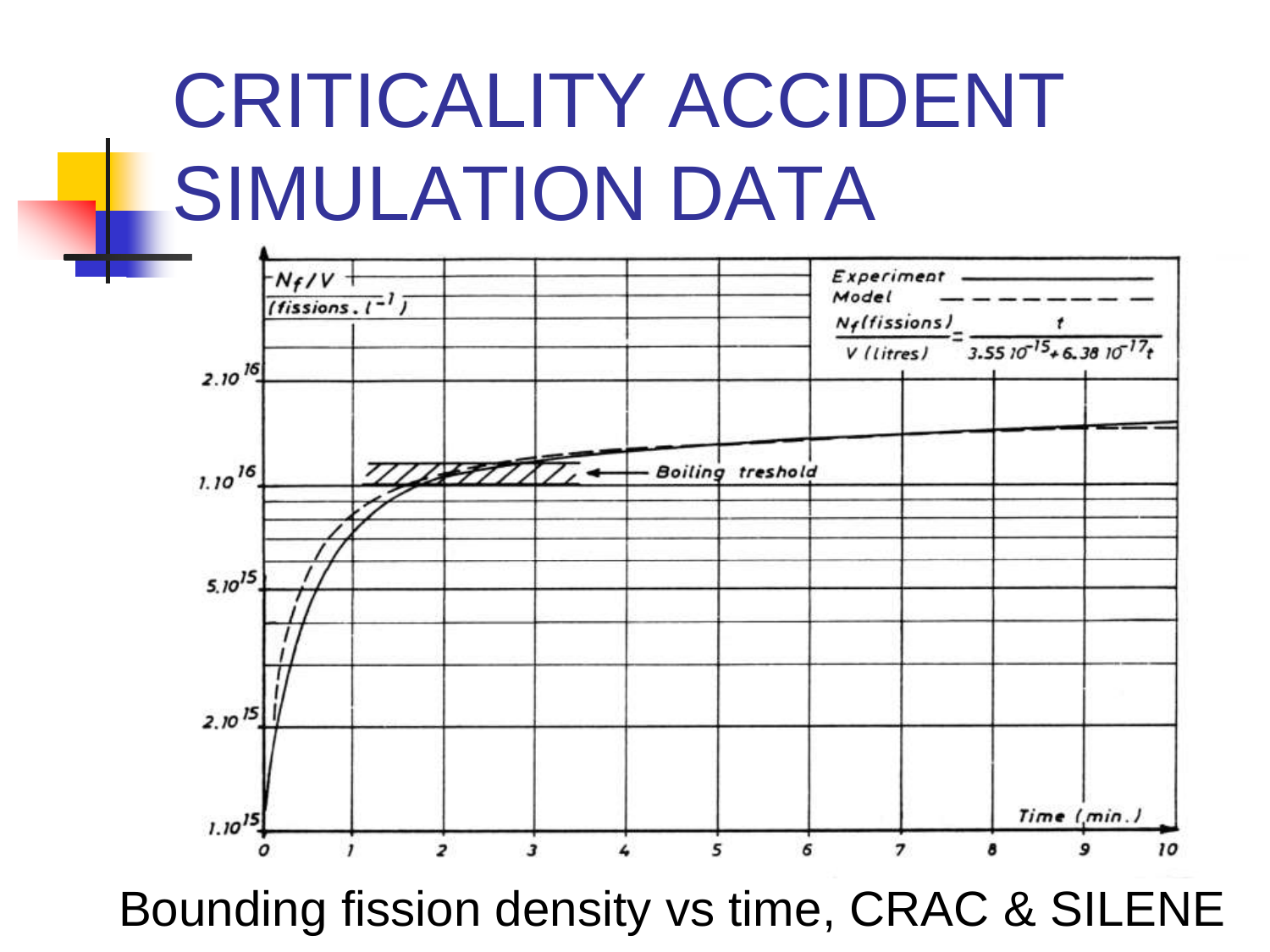## ORNL SLIDE RULE

- **Based heavily on CRAC data**
- **Very easy to apply and has many additional** features/capabilities
- **Appears to have a reactivity insertion rate to the half** power dependence that results in increasing conservatism at higher ramp rates compared to CRAC data, for the first spike yield.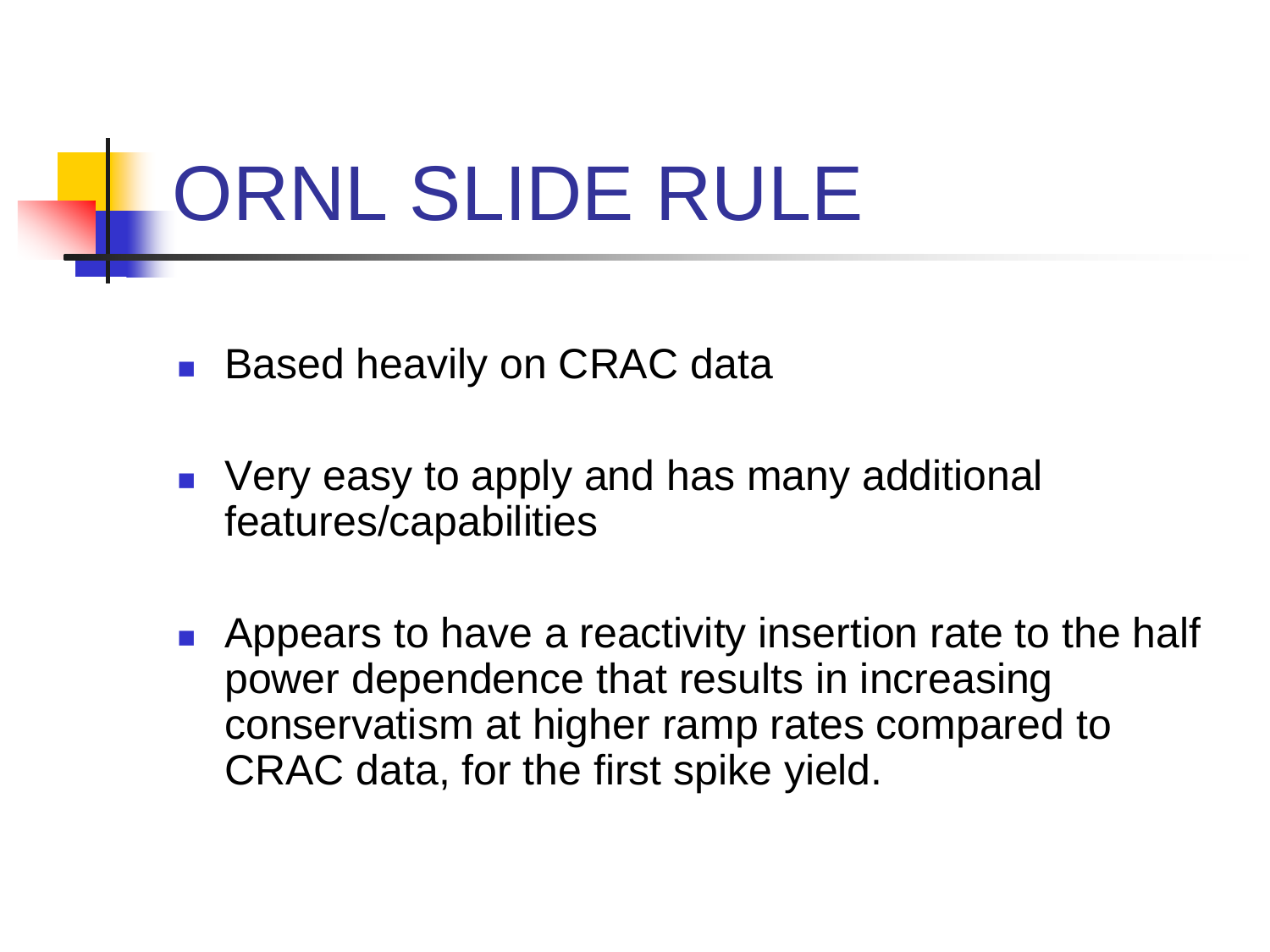# DOE and NRC HANDBOOKS

- Little discussions of likelihoods with different media
- Recommended bounding total fissions only (with inadequate justification) - no breakdown into first spike and plateau (DOE)
- **Describes hypothetical scenario from** withdrawn RG's 3.33, 3.34, and 3.35:
	- 1.0+18 in first spike followed by 47 pulses of 1.9+17 at 10 minute intervals over 8 hours for 1.0+19 total fissions. (NRC)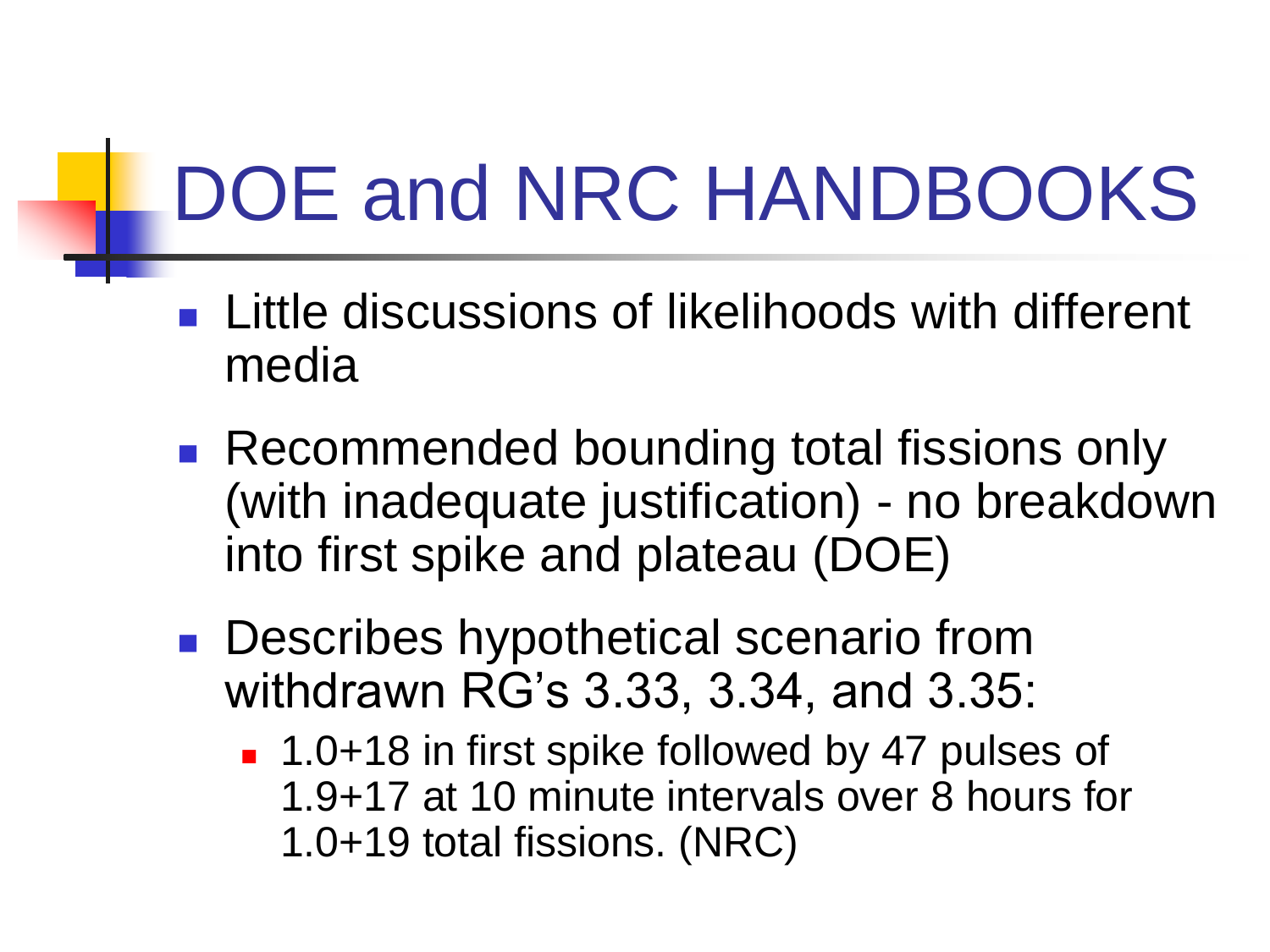# CONCLUSIONS -1

- Accident experience, augmented by common-sense reasoning, supports the contention that non-solution process criticality accidents are inherently much less likely than those that might occur in solution operations.
	- **The INCN'91 paper examines this in some** detail. Subsequent accident revelations reinforce this paper's conclusions.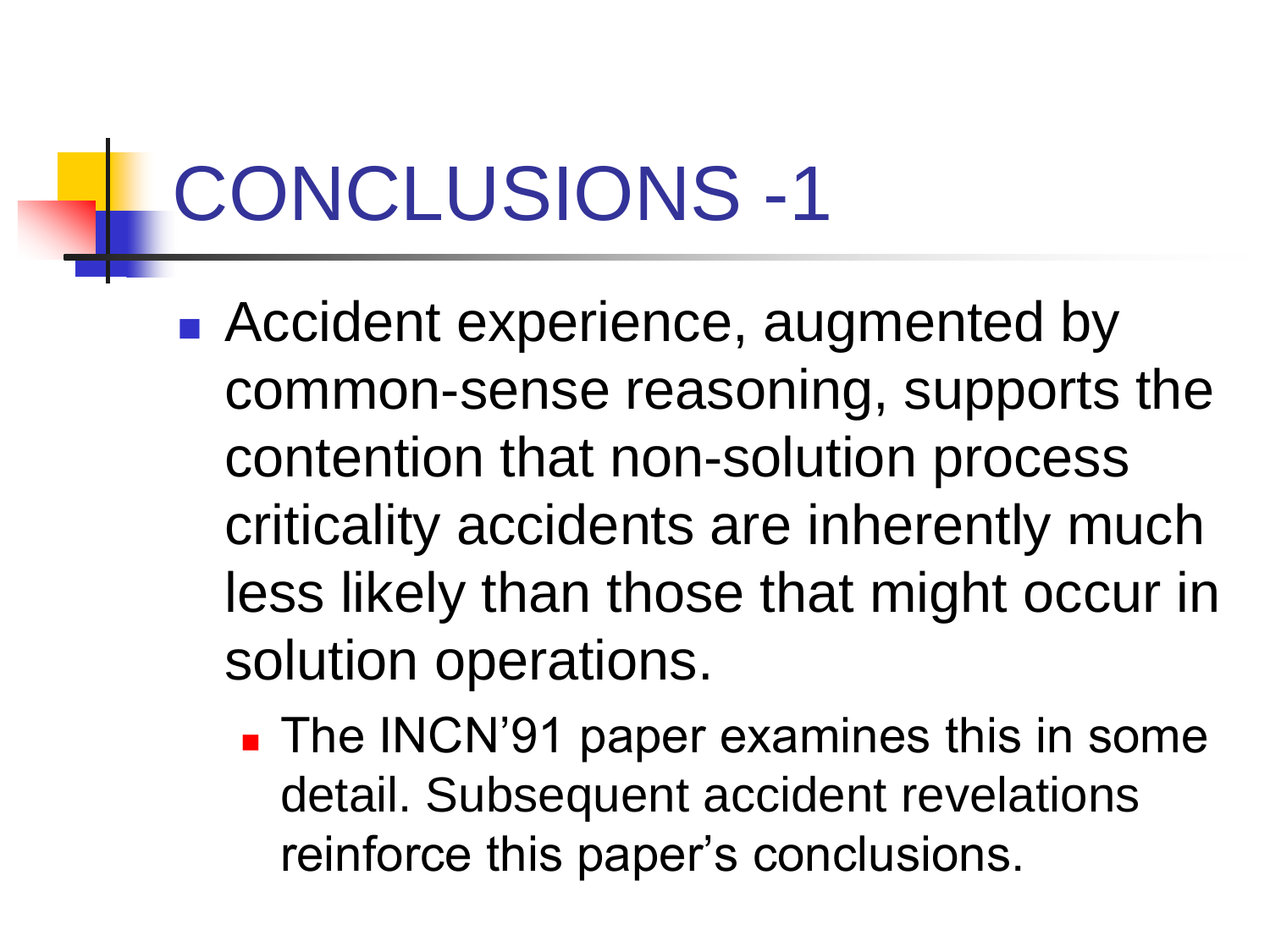## CONCLUSIONS -2

■ Given the negligible accident rate in non-solution media (one reported, with deliberate violations) it would seem difficult to justify emergency plans and procedures, including a CAAS, for operations with fissile material only in dry forms. This conclusion is based on both risk and cost issues.